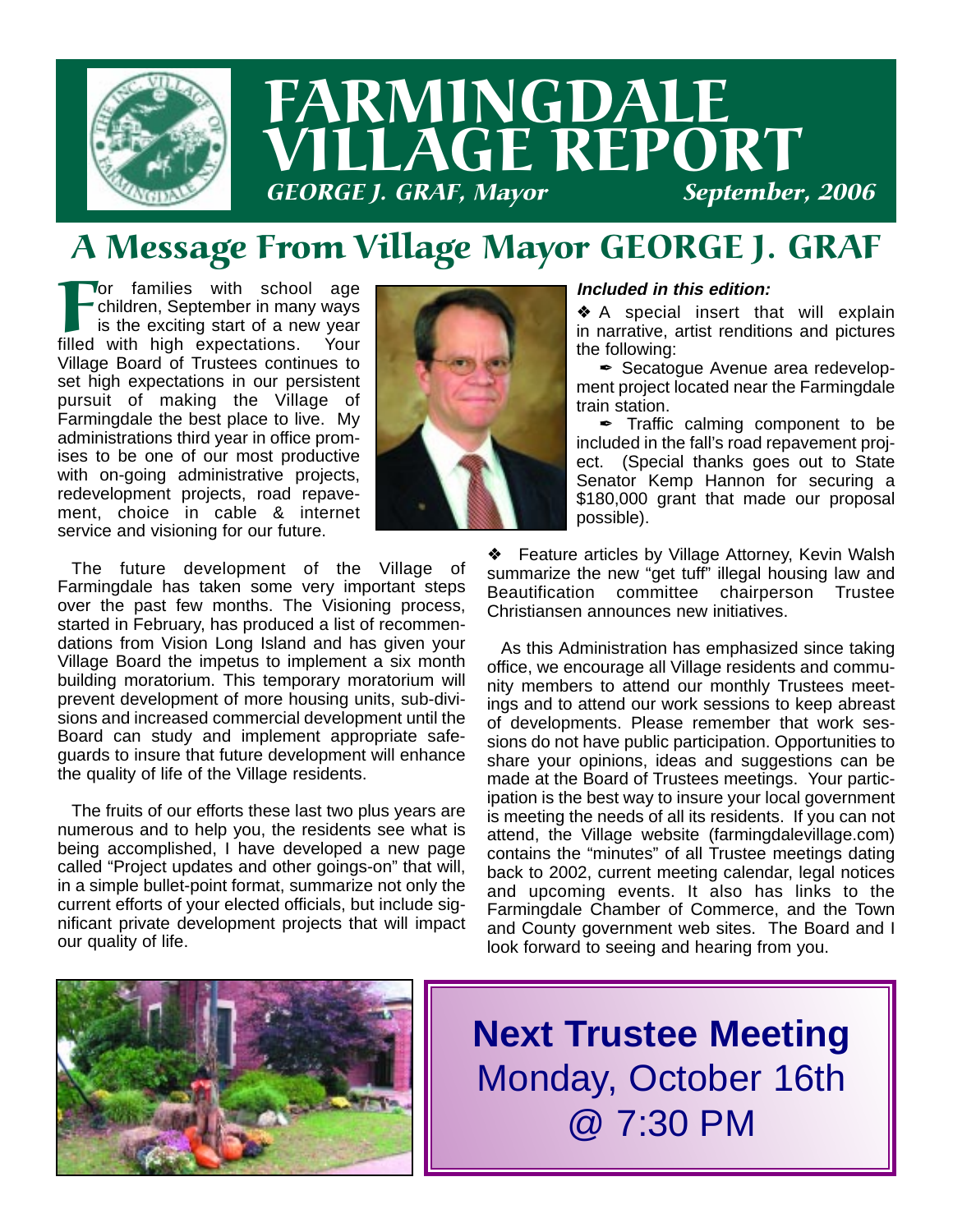## **PROJECT UPDATES AND OTHER GOINGS-ON**









The following update is provided to help keep you abreast of administration projects and other projects of significance within the Village boundary:

- **Master Plan Update** July 2006 Vision LI presented initial recommendations.
- Fall 2006 Board to review, analyze and formulate revisions.

- **Water Meter Automation**<br>New Software system for wireless reading installed July 2006.
- Wireless meter replacement: 120+ units converted to date.
- Quarterly billing projected start November 2007.

- **Roadway Construction (Phase IV)** Water main replacement completed in August 2006.
- Roadway replacement employing state of the art traffic calming technology (funded by an \$180,000 grant from State Senator Kemp Hannon) on Prospect Street scheduled to commence in the fall 2006.

- **Fire Department**<br>**•** Purchase of a new rescue ambulance scheduled for delivery in early 2007.
- Red Alert system (to speed rescue response time) to be implemented in the fall of 2006.

- **Village Hall Renovations & Technology Initiative**<br>Administrative office space reconfigured and on-going computer technology upgrade to strea line and improve productivity and communication.
- Vehicle fuel monitoring system installed March 2006.
- ADP personnel time monitoring system to be implemented fall 2006.
- Buildings department software to streamline the permit construction process to be implemented in the fall 2006.
- Secured \$25,000 grant from Nassau Legislator Dave Mejias for gutter and roof replacement completed in July 2006.

**Village Green Renovation**<br>Secured \$25,000 grant from Nassau Legislator Dave Mejias for new handicap accessibility, landscaping and additional estate fencing.

**Farmingdale Plaza Storefront**<br>Construction of the final section has started. It will soon be a new Starbucks that will include a drive thru window.

**150 Secatogue Avenue apartment complex**<br>Purchase of property by Fairfield properties Inc. has been completed. Renovations have already started.

- **675 Conklin Street apartment complex**<br>Purchase of property by Fairfield properties Inc. completed in spring 2006.
- Rehabilitation of exterior facade of the building and parking lot to be completed by fall 2006.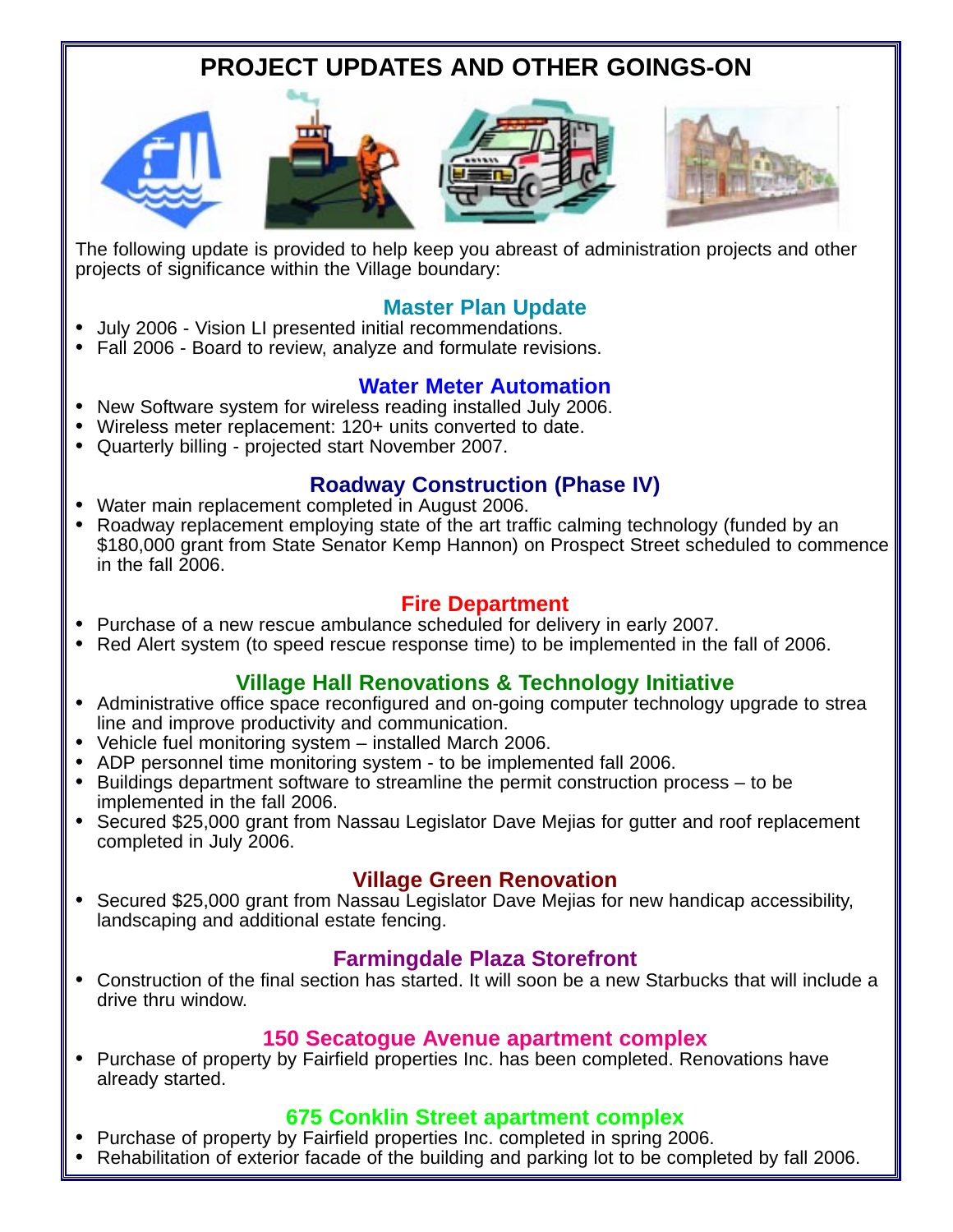## Village Beautification Committee Seeks Members/Ideas

Early last winter many residents of Farmingdale came together and met with representatives of Vision Long Island who facilitated discussions relating to improvements that could be incorporated into future



plans for our Village. Missing elements that could transform Farmingdale into a more attractive and enjoyable Village were identified. Among those items were the development and implementation of beautification projects which would enhance our community.

As we enter the autumn season, we find exciting times ahead of us. Next year we will celebrate the 75th Anniversary of our Village Hall Building and the 25th Anniversary of the Summer Concerts in Village Green. We should explore the ideas and suggestions of our residents and put forth our efforts into beautifying our Village by making changes that will enhance the appearance of our Village.

Trustee Patricia Christiansen encourages all to get involved. Farmingdale has a very proud history and together we can insure its bright future. If you are interested in joining the committee please call Village Hall at 516-249-0093.

## New European Pastry Shop Opens In Farmingdale



**Mayor Graf samples some of the delicious pastries at Tsang Patisserie. L-r Katie Lam, Owner Chef Andy Tsang, Mayor Graf.**

Tsang Patisserie has opened at 356 Conklin Street (next to Lee Dodge, across from Lotus Garden). The European Bakery offers fresh homemade breads, pastries and wedding cakes. They use all natural ingredients with no preservatives. They are open Tuesday through Sunday. They have cakes for all occasions and specialize in custom designs.

### Doc's photo added to Village Hall Wall of Officials

**Mayor George Graf presents former Village Trustee Dr. Benjamin Giminaro with the framed photo of him to be hung on the wall of village officials in Village Hall. Doc's picture is the first color photo to hang on that wall.**





**Pictured l-r: Madelina Venturino (Tallulahs Mom), Mayor Graf, Donna "Tallulah" Cole, Designer Nancy Carman.**

Tallulah's Custom Gift **Baskets** Opens on Main Street

Village of Farmingdale Mayor George Graf was on hand to perform the grand opening Ribbon cutting at Tallulah's located at 222 Main Street in Farmingdale (North of Hempstead turnpike).Tallulah's specializes in the" art of gift giving" offering custom gift baskets, table top giftware and antiques.

## Mobile Animal Spay-Neuter Hospital

The Suffolk SPCA Mobile Animal Spay-Neuter Hospital (MASH) visited Farmingdale on August 5. The Van appeared courtesy of the Long Island Cat Project, a trap, neuter, return program (TNR) for cats. The objective of the program is to reduce the number of feral and stray cats through trapping, neutering/spaying and returning the cats where captured. Thanks to the efforts of Deputy Mayor Joe Rachiele, Dr. Laura Gay Senk and her staff, the Suffolk SPCA, and fifteen local vol-

unteers: 19 male cats were neutered, 6 females spayed and three kittens rescued. 3 new cat colonies where also identified within the Farmingdale area. Over \$350 was also raised from donations For more information you can visit www.licp.org. Donations can be sent to Village of Farmingdale-TNR Rachiele.



Farmingdaie-TNK **Mayor Graf, Dr. Laura Gay Senk**<br>Program, 361 Main Street, and Deputy Mayor Joe Rachiele Farmingdale, NY 11735 **are pictured in front of M\*A\*S\*H** Attn: Deputy Mayor Joe **unit (Mobile Animal Spay-Neuter and Deputy Mayor Joe Rachiele Hospital)**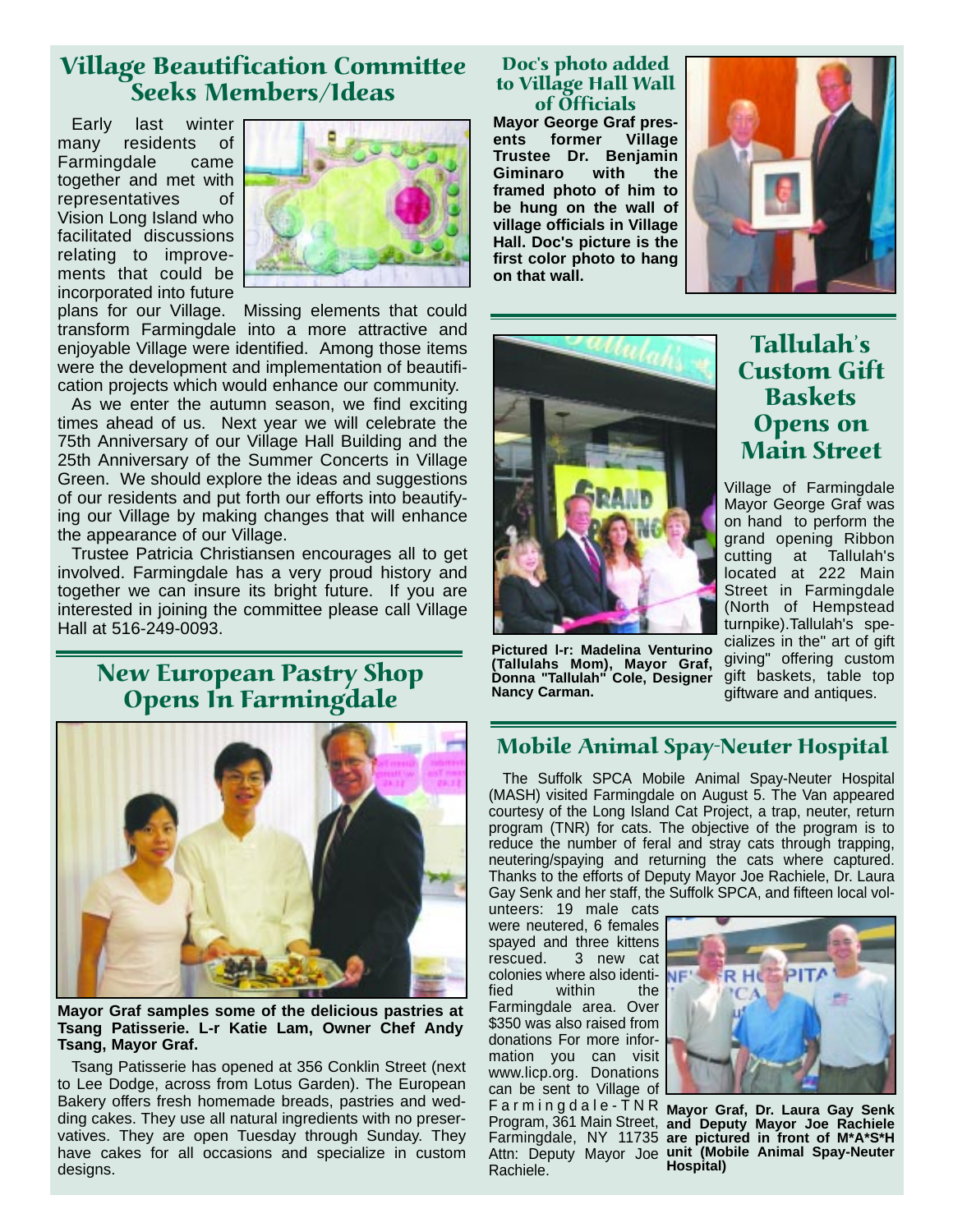# SECATOGUE AVENUE R



**Artist rendering- final colors may change.**

**The Sale of 150 Secatogue Avenue to Fairfield Properties has been completed. Fairfield Properties has a rock solid, 30 year reputation of providing superior care and service for all its properties. They maintain immaculate grounds and utilize innovative programs to match the needs of each community. The renovation plans have been approved and the work has already begun. The apartments, as the leases come up, are being completely gutted, updated and modernized. The building will also receive structural steel reinforcement over next few weeks. As the above illustration shows, the new façade will be comprised of brick, stucco and hardy board. The grounds will be completely landscaped with a gazebo in the front courtyard.**

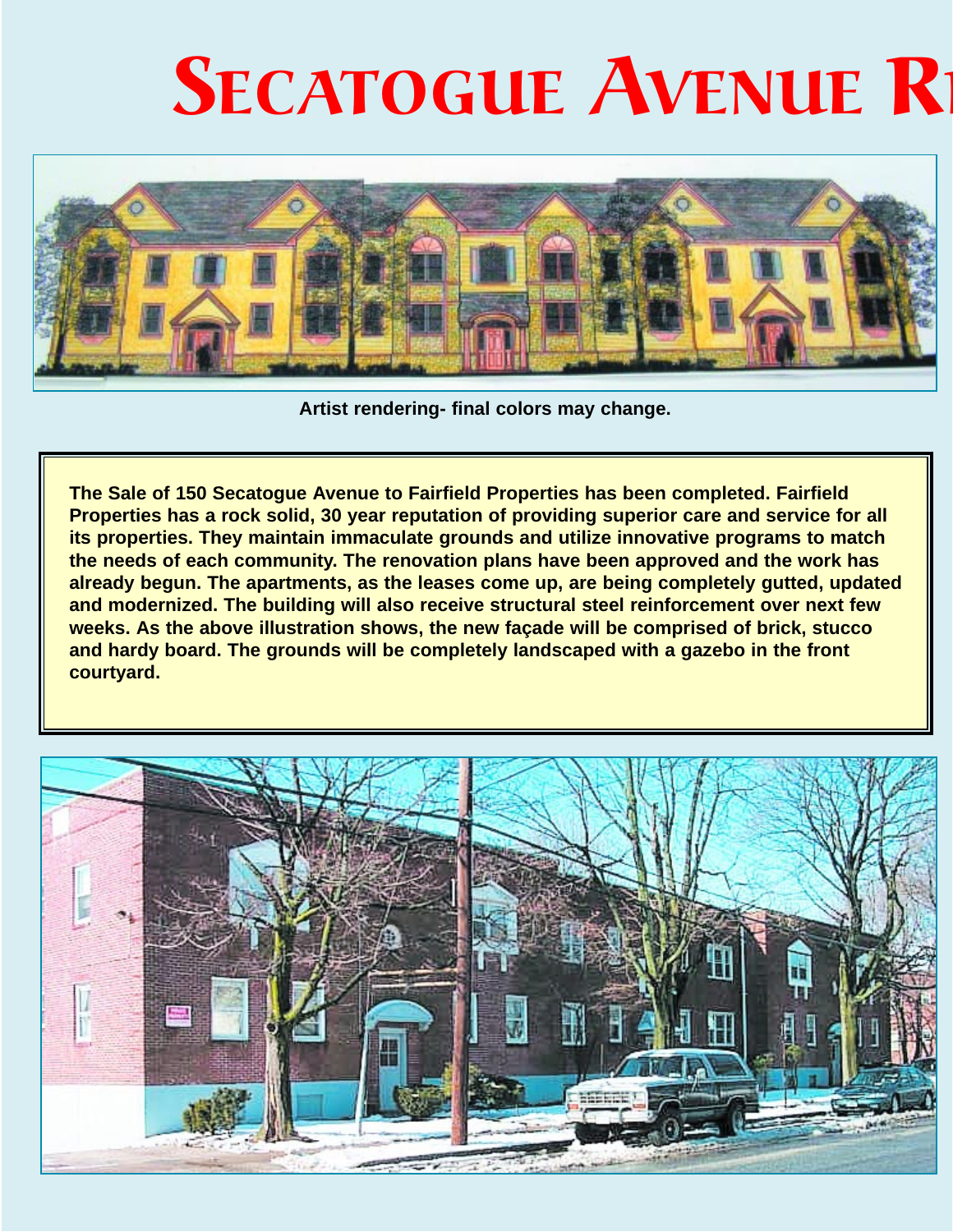# EDEVELOPMENT BEGINS





**The burnt out and boarded up building at 130 Secatogue will soon become a beautiful townhouse complex thanks to owner Louis Yonke and the diligent efforts of Ron Craig and our Building Department. Together they worked to assure that not only would the building be renovated to the current codes and standards but that it would keep the architectural style of the new 150 Secatogue Ave ( i.e. Post-Modern Victorian Colonial Façade in brick, stucco and hardy board). The building will have 8 units (reduced from the initial 12 requested). Each unit will be approx. 800 s/f per unit. Additional on premise parking has also been added. The Village asked for and received a comprehensive landscaping plan that incorporates an historical clock tower to match the one at the train station.**

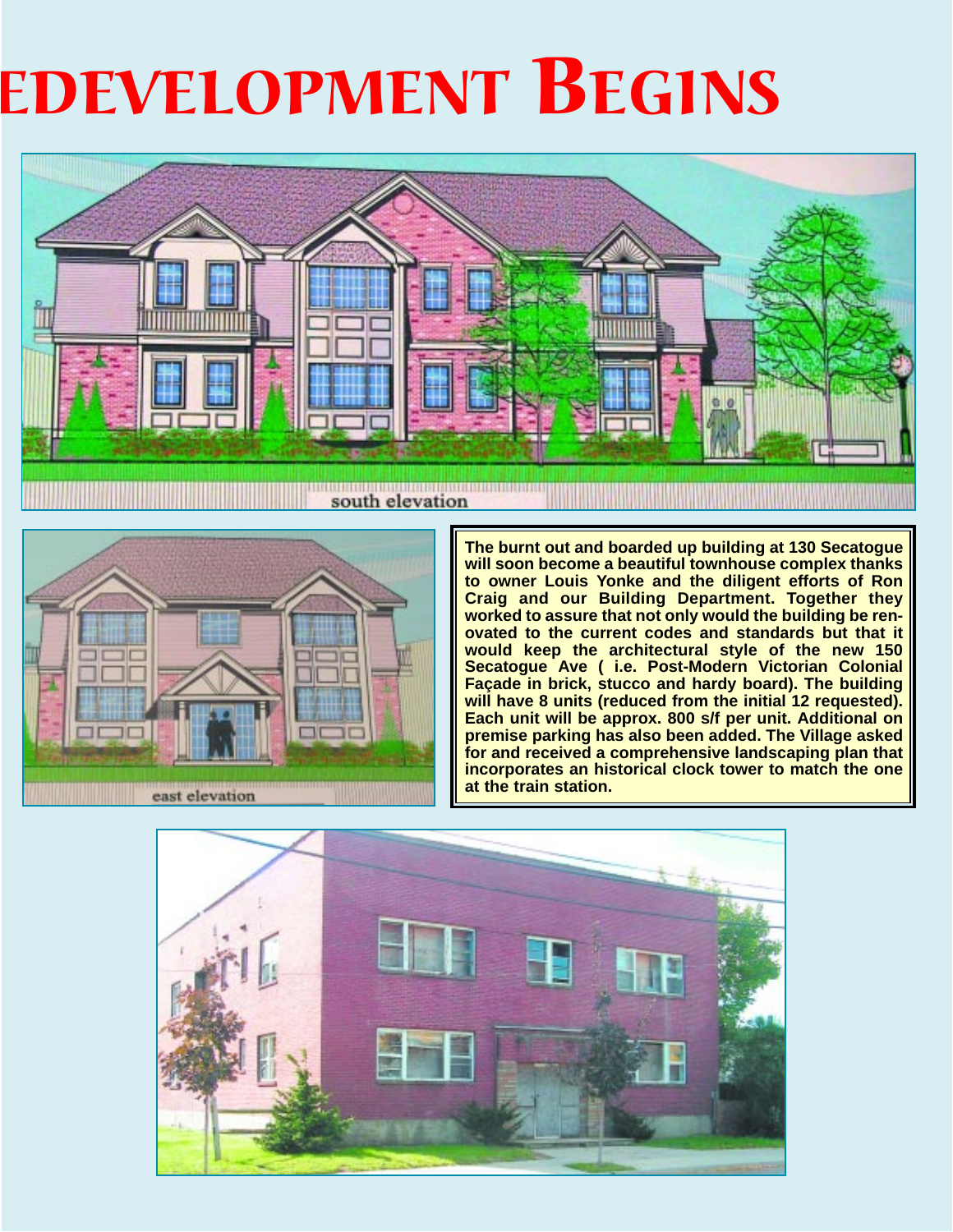# Village Receives Traffic Calming Grant

The Village of Farmingdale has received an \$180,000 traffic calming grant from the New York State Department of Transportation (NYDOT). The grant, funded by the Federal Government and administered by the NYDOT, is made available through the Local Safe Street and Traffic Calming Program (LSSTC). It was secured by State Senator Kemp Hannon. The program is designed to slow traffic down in high pedestrian use areas (especially schools and houses of worship) and to discourage the use of residential

streets as cut throughs by vehicular traffic. The grant will enable the Village to install some of the latest traffic calming methods on Prospect Street. Once completed, it will help slow down vehicles and help reduce cut-through traffic (from Route 109 and Conklin St.) making the area from West Street to Main Street a much safer environment for our children and residents. Illustrated below are some of the traffic calming tools. Work is expected to commence this fall. Plans for the project can be reviewed at Village Hall.

## "SMART CROSSWALK" to be installed at Main and Prospect



**The crosswalk system utilizes a series of signal heads with light emitting diodes (LED) in a durable housing which is embedded in the roadway. The LED's flash, in a unidirectional manner, a warning to approaching motorists that a pedestrian is in, or entering, the crosswalk. A pedestrian can activate the system by pushing a button, or the system can be automatically activated when the pedestrian passes through an activation zone breaking an optical beam.**



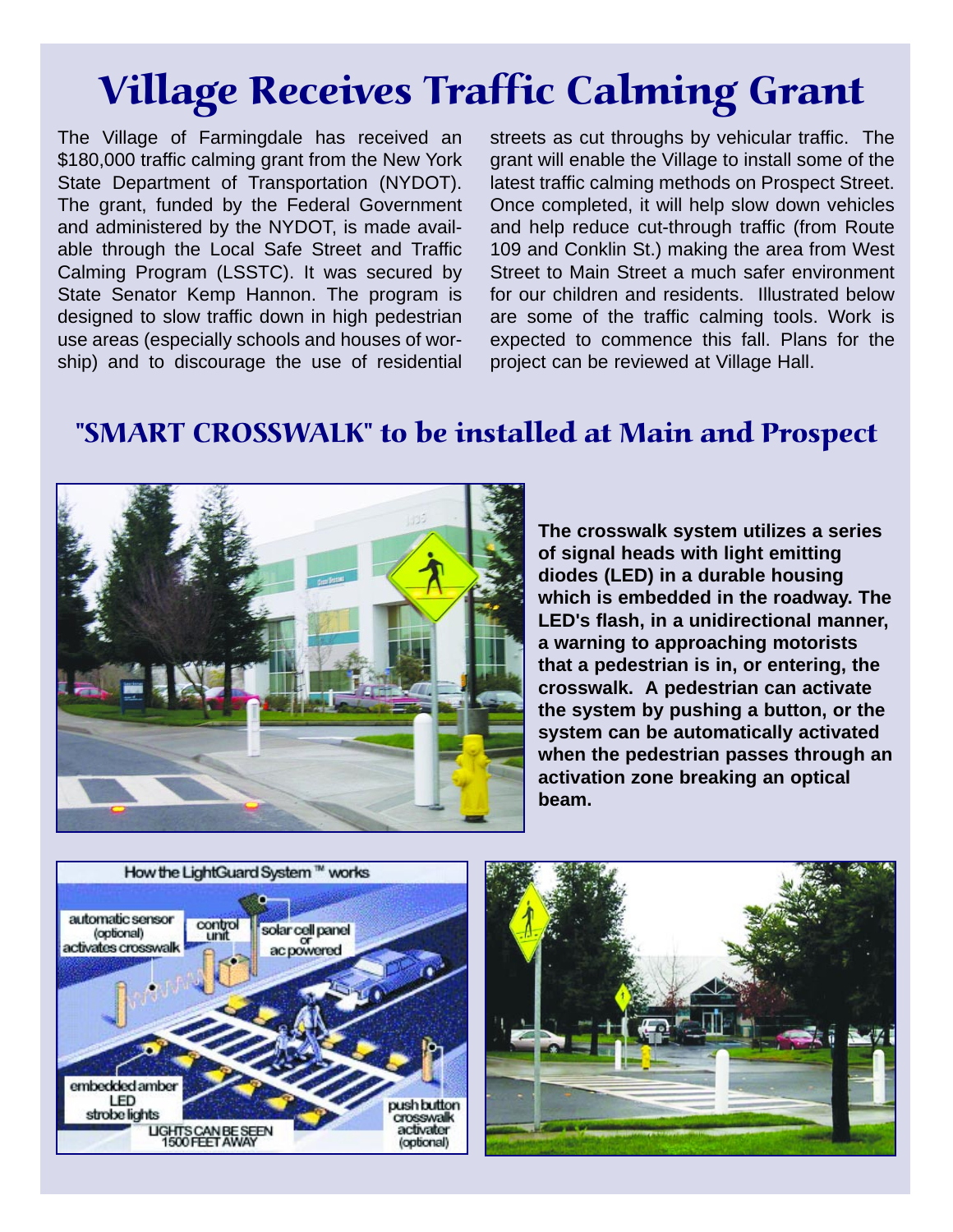# Traffic Calming Measures to Be Used On



# Prospect Street

## \ **Speed Table**

**Speed tables are used to slow vehicles down and still provide a smooth ride for larger vehicles. The textured humps improve the appearance and enhance visibility.**

## **Speed Platform**  $\Rightarrow$

**Speed Platforms are raised areas in the pavement extending across the roadway. They have a height of up to 1". They have proven to significantly reduce speeds when properly spaced along the road. They emit virtually no noise.**





### \ **Choker Chokers are curb extensions at midblock locations that narrow a street by extending the sidewalk or widening a planting strip. They help reduce speed and traffic volume. They are easily negotiable by large vehicles (such as fire trucks). The chokers will also feature the "bump out style" that allow snow plows and other vehicles to safely go over them.**